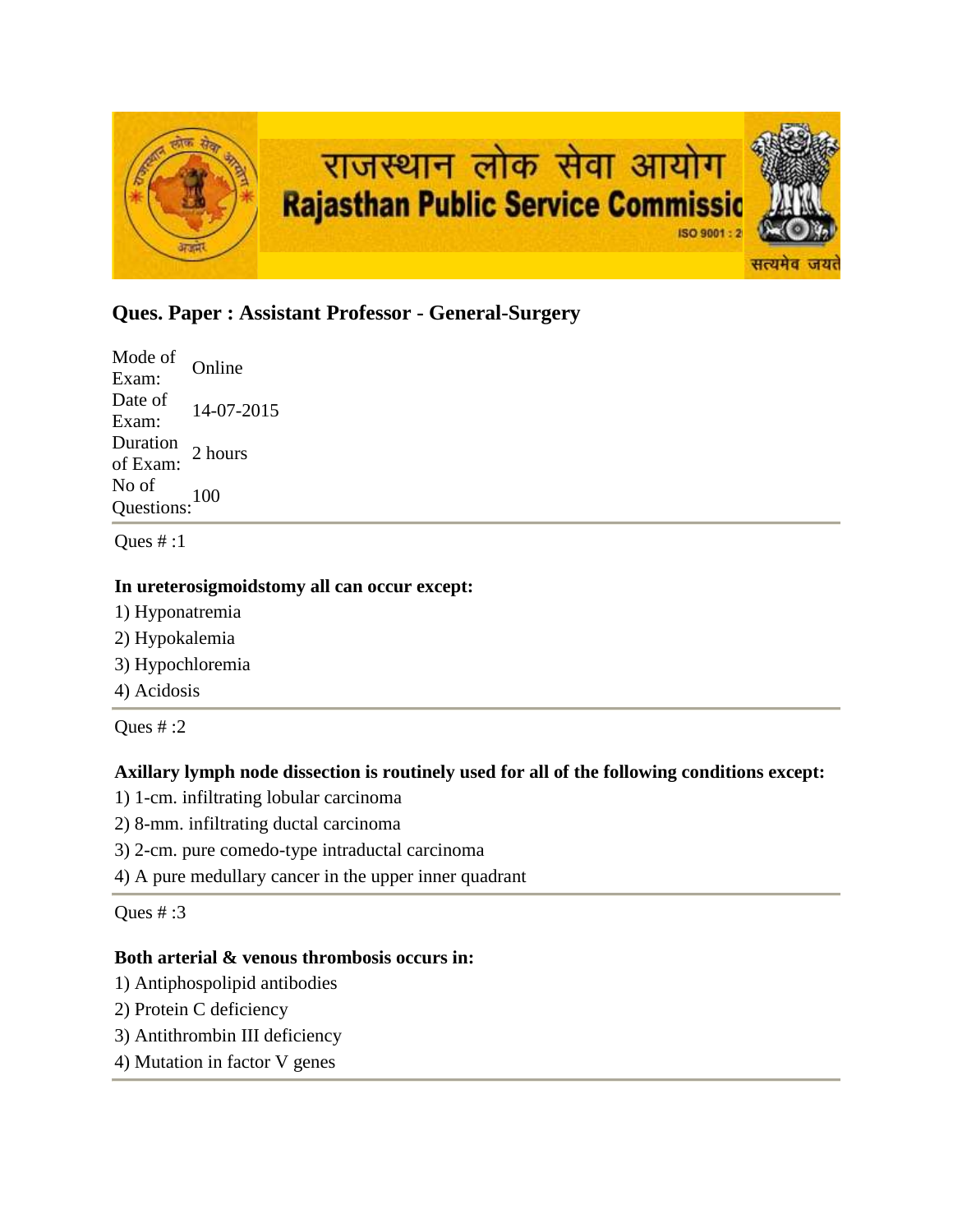## **Mismatched blood transfusion in an anaesthetised patient presents as:**

- 1) Hperthermia & hypertension
- 2) Hypotension & bleeding from site of wound
- 3) Bradycardia & hypertension
- 4) Tachycardia & hypertension

Oues  $\#$ :5

## **True about Dieulafoy's lesion of stomach:**

- 1) It is a very rare cause of GI bleeding (less than 1% incidence)
- 2) The bleeding artery in Dieulafoy's lesion lies in the submucosa
- 3) The lesion is seen in the distal stomach near the antrum
- 4) Surgery is required in all cases to stop the bleeding

Ques # :6

## **A 45 years old female patient presented with history of bleeding per rectum, colonoscopy revealed growth in distal transverse colon. Five years back the same patient had undergone right hemicolectomy for carcinoma caecum. What will be the best surgical option for the condition now?**

1) Total proctocolectomy with ileoanal anastomosis

- 2) Total proctocolectomy with ileorectal anastomosis
- 3) Total proctocolectomy with ileoanal pouch anastomosis
- 4) Local resection with primary anastomosis

Ques # :7

## **Bushka Lowenstein tumour is:**

- 1) Verrucous carcinoma of penis
- 2) CondylomaLata
- 3) Molluscumcontagiosum
- 4) Benign lesion of penis

Ques # :8

## **Which of the statement is not true:**

1) Ankle brachial index less than 0.5 indicates critical limb ischemia

- 2) Ankle brachial index more than 1 is normal
- 3) Smoking is more specific for PVD than CAD
- 4) Ankle brachial index changes during exercise & rest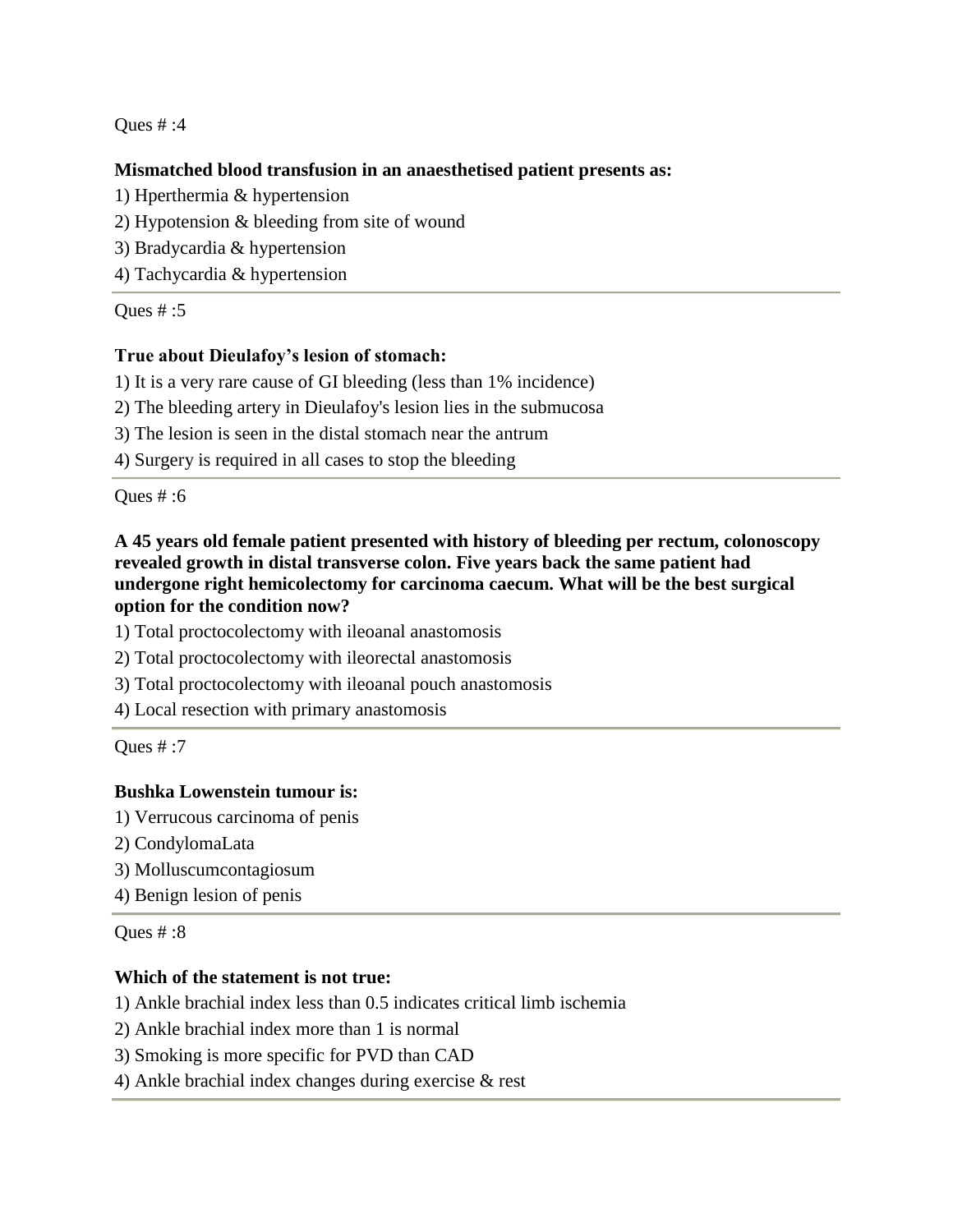## **What is not true about the role of Angiography in Obscure GI Bleed?**

1) It is a useful diagnostic and therapeutic tool in patients who are actively bleeding

- 2) The Sensitivity of angiography is less than nuclear medicine scans
- 3) Diagnostic yield is about 40%
- 4) It can identify smaller arterial lesions such as vascular ectasia and even venous

## Ques # :10

## **Which of the following, regarding post- operative outcome following major hepatic resection is True:**

- 1) The clinical examination by an experienced hepatic surgeon is the most important predictor of survival following liver resection
- 2) Mortality following major hepatic resections in most centres is still more than 10%
- 3) The Child Pugh System was originally developed to predict mortality after liver resection
- 4) There are two objective and three subjective criteria in Child Pugh Scoring

Ques # :11

## **All are true regarding abscess of the spleen except:**

- 1) Majority of splenic abscess result from haematogenous spread from other sites
- 2) Both Gram positive and gram negative organisms are responsible for abscess of spleen
- 3) Splenomegaly is present in most of the patients.
- 4) 2/3rd of the splenic abscess are solitary in adults

Ques # :12

## **Glassgow outcome score -3 signifies:**

- 1) Severe disability
- 2) Moderate disability
- 3) Permanent vegetative state
- 4) Good recovery

Ques # :13

# **Which of the following is not true about TME (Total Mesorectal excision)?**

- 1) It improves survival
- 2) It decreases local recurrence
- 3) It is associated with increased blood loss
- 4) It is associated with higher anastomotic leak as compared to LAR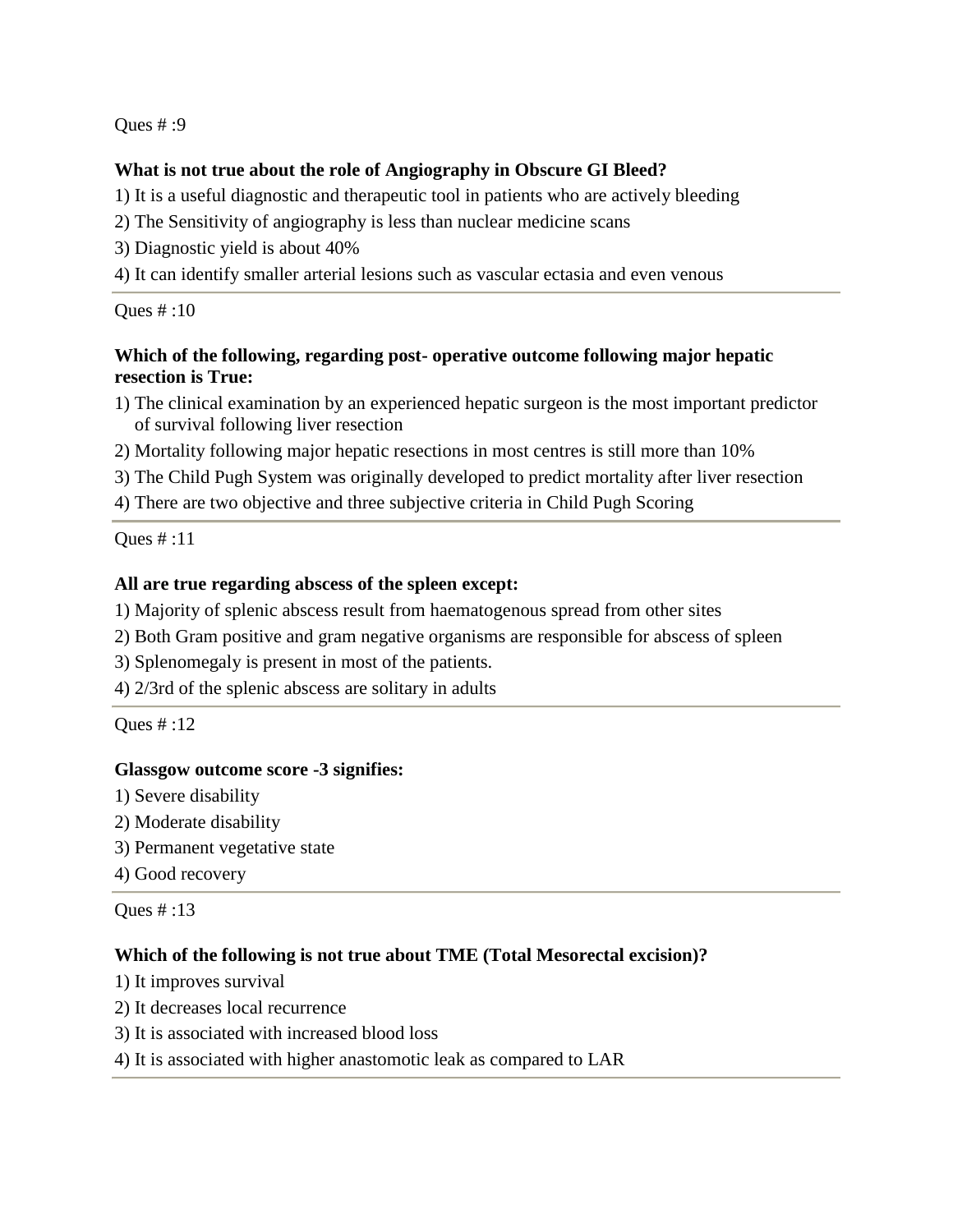## **Trendelenberg position produces decrease in all of the following except:**

- 1) Vital capacity
- 2) Functional residual capacity
- 3) Compliance
- 4) Respiratory rate

Ques # :15

## **Which of the following statements regarding cells of the liver is incorrect:**

- 1) Kupffer cells have highly efficient antigen presenting properties as compared to other macrophages in different parts of body
- 2) Sinusoidal endothelial cells lack intercellular junction, have no basement membrane & contain fenestrations
- 3) Ito cells are rich in lipid contents
- 4) Sinusoidal endothelial cells account for 15-20% of all liver cells

Ques # :16

# **Which of the following structures passing through the diaphragm are correctly associated with their corresponding vertebral level?**

- 1) T8 Oesophagus with vagus nerve
- 2) T8 Aorta with thoracic duct
- 3) T10 Oesophagus with vagus
- 4) T10 Aorta with thoracic duct

Ques # :17

**A 36-year-old man developed neck and left arm pain. He noted paraesthesia in the left index and long fingers. He was found to have weakness of the left triceps muscle and a diminished left triceps jerk. His left-sided disc herniation is most likely to be at:**

- 1) C3–C4.
- 2) C4–C5.
- 3) C5–C6
- 4) C6–C7

Ques # :18

# **What is not true regarding Ultrasound Microbubble Contrast Agents in detecting focal lesions in the liver?**

1) The Microbubble Contrast Agents have high affinity for the Kupffer Cells

2) They help in better delineation of the type of liver lesion whether it is benign or malignant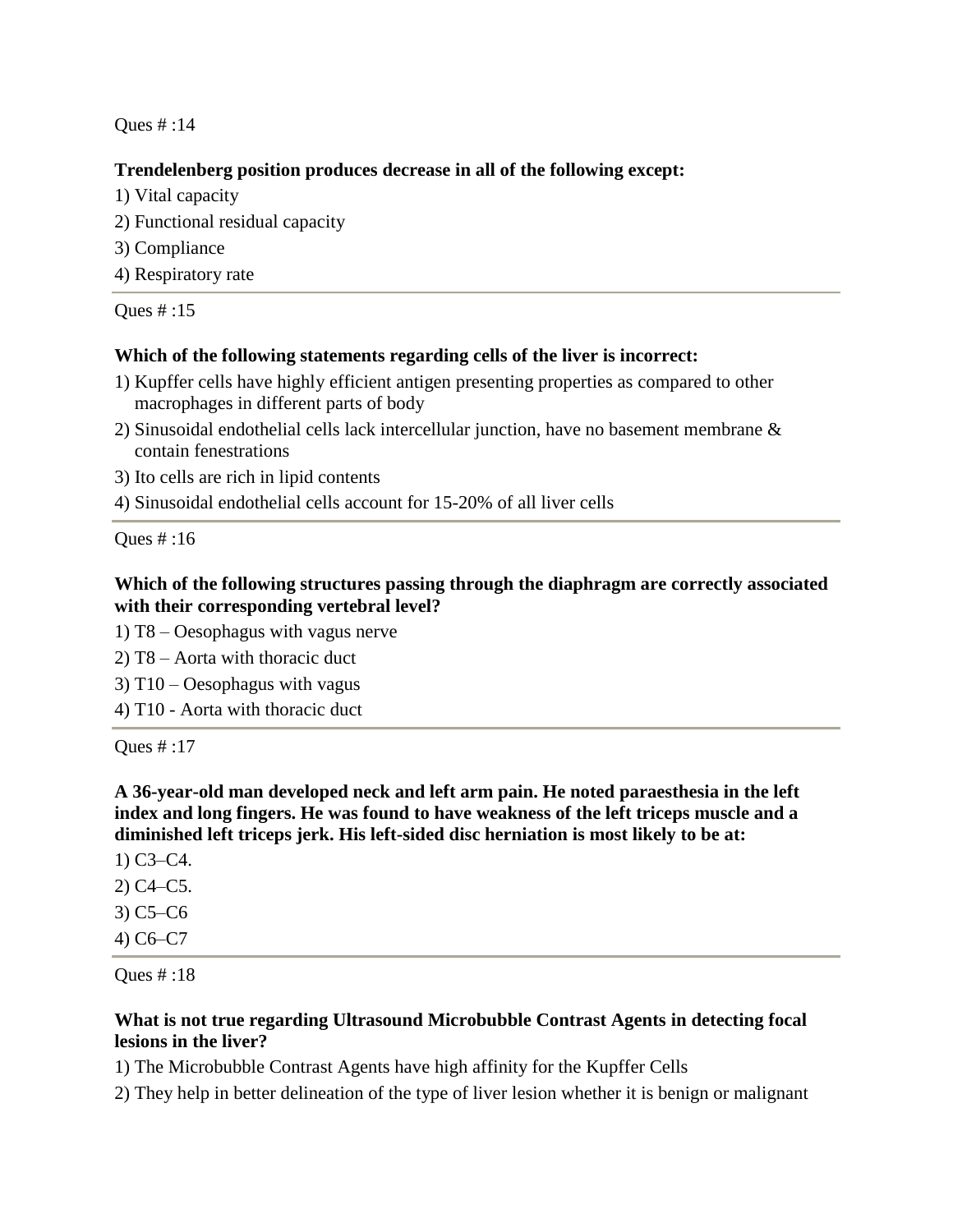- 3) Advantage of Contrast Enhanced Ultrasound (CEUS) is that a real time scan is available and not relying on predefined time as in CT scan
- 4) Results of CE US are inferior as compared to CECT or MRI

#### **Which of the following is true for cryoablation in colorectal metastatic liver secondaries:**

- 1) Larger vessels tolerate cryotherapy well
- 2) Larger Bile duct tolerates cryotherapy well
- 3) Bleeding from the probe tract is a major problem after cryotherapy
- 4) Survival rates after cryotherpay after 2 years in unresectable metastatic disease is more than 90%

Ques # :20

#### **Wittmann patch is:**

- 1) Newer technique for inguinal hernia repair
- 2) Newer technique for ventral hernia repair
- 3) Technique for difficult abdominal closure
- 4) Technique for duodenal perforation repair

Ques # :21

## **Regarding improvement in Type 2 diabetes mellitus:**

- 1) Gastric banding is most effective
- 2) Gastric bypass is more effective than gastric banding
- 3) Gastric banding has no impact
- 4) BPD has no impact

Ques # :22

#### **Signs of major pelvic fractures include all of the following EXCEPT:**

- 1) Destot's sign
- 2) Roux's sign
- 3) Earle's sign
- 4) Bucholz's sign

Ques # :23

#### **Hereditary Pancreatitis is caused by mutation of which genes:**

- 1) PRSS1
- 2) CFTR
- 3) PTS1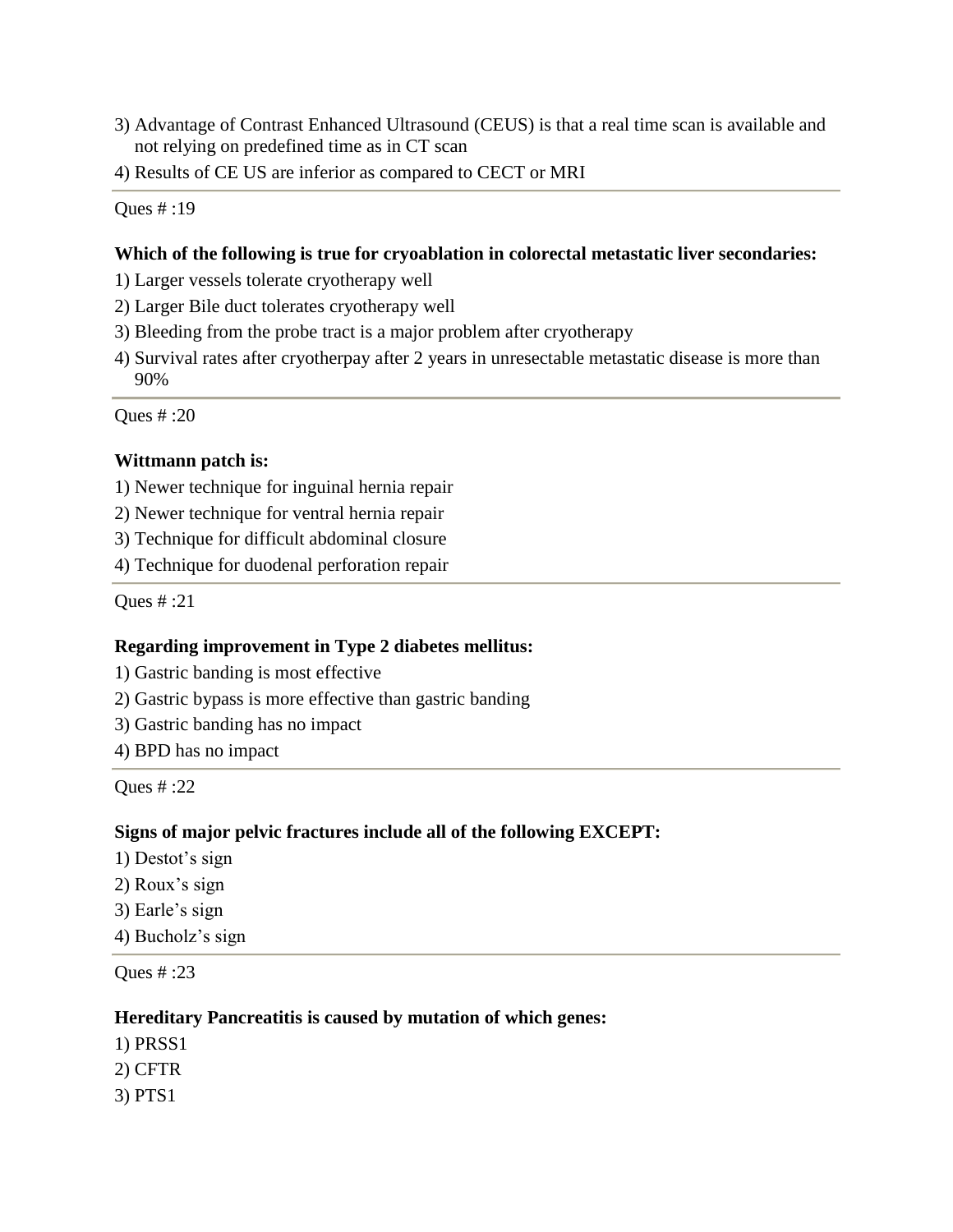## 4) SPINK1

Ques # :24

## **Which of the following is not a contraindication for ESWL in renal calculi:**

1) Uncorrected bleeding diathesis

- 2) Pregnancy
- 3) Ureteric stricture
- 4) Stone in calyceal diverticulumn

Ques # :25

## **Next investigation for young hypertensive lady with normal DTPA scan & small left Kidney on USG is:**

1) CT scan abdomen 2) DSA 3) DMSA 4) Retrograde Pyelography

Ques # :26

## **Which is not true in Renal Cell Carcinoma:**

- 1) Hypercalcemia
- 2) Hypoprolactinemia
- 3) Polycythemia
- 4) Hypertension

Ques # :27

# **'Stipple sign' in transitional cell carcinoma of renal collecting system is best demonstrated by:**

- 1) Radionuclide scan 2) USG
- 3) IVP
- 4) Retrograde pyelography

Ques # :28

# **Which is not a characteristic appearance of polycystic kidney disease:**

- 1) Spider leg deformity
- 2) Spring onion appearance
- 3) Sunburst pattern
- 4) Swiss cheese appearance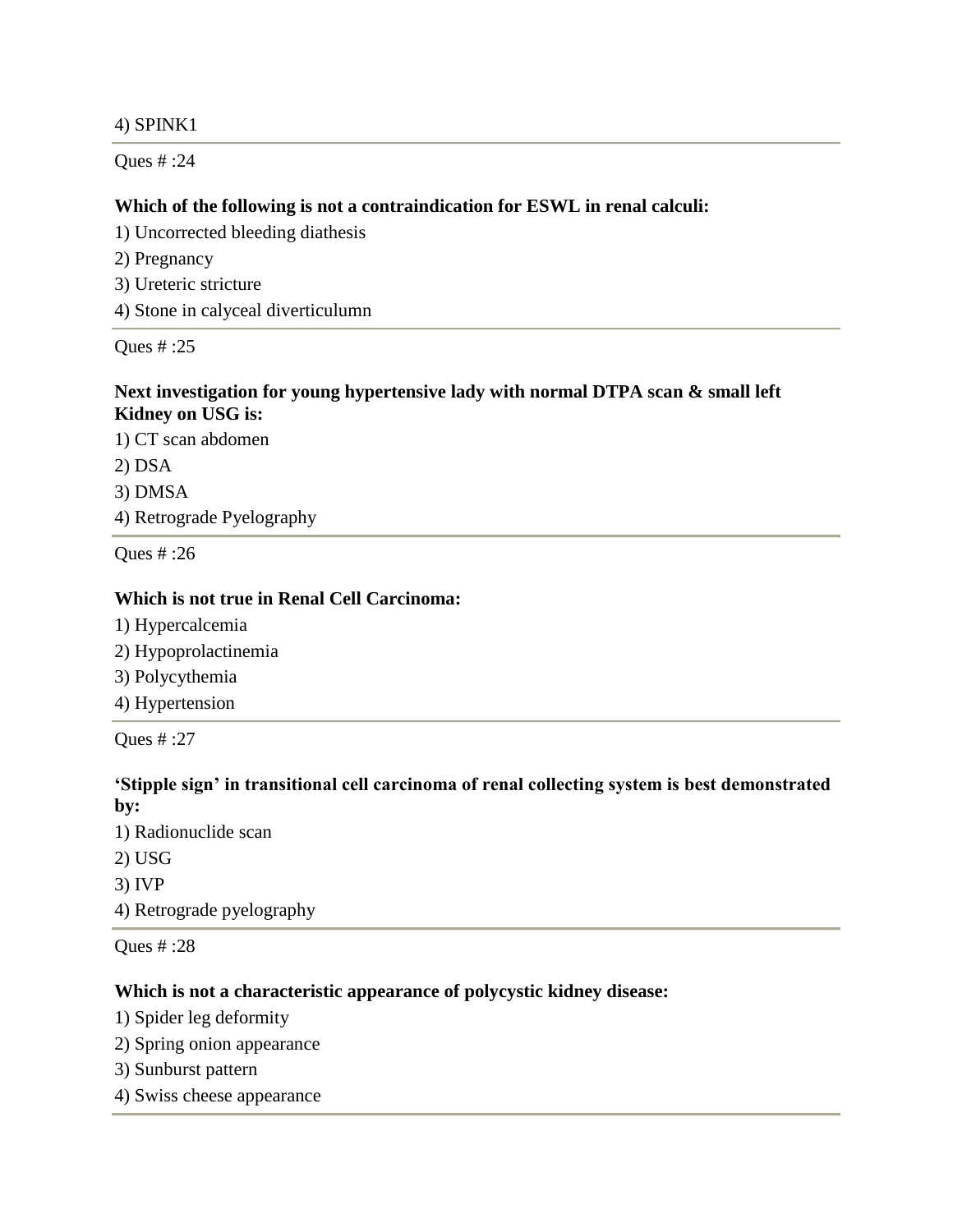## **Which one of the following statement is incorrect?**

1) Increased CA 125 is associated with Ovarian carcinoma

2) Increased CEA is associated with Chondrosarcoma

3) Increased CA 15-3 is associated with certain Breast carcinoma

4) Increased CA 19-3 is associated with Pancreatic carcinoma

Ques # :30

## **All of the following are components of MEN-2B syndrome except:**

1) MTC

2) Pheochromocytoma

3) Hyperparathyrodism

4) Multiple neuromas on the lips , tongue and oral mucosa

Ques # :31

## **Most common testicular tumour in infants is:**

- 1) Yolk sac tumour
- 2) Embroynal cell carcinoma
- 3) Seminoma

4) Choricarcinoma

Ques # :32

## **High inguinal orchidectomy shows teratoma testis with involvement of epididymis stage is:**

1) T1

2) T2

3) T3

4) T4

Ques # :33

## **Which of the following statements about the causes of inguinal hernia is correct?**

- 1) The majority of inguinal hernias are acquired
- 2) Excessive hydroxyproline has been demonstrated in the aponeuroses of hernia patients
- 3) Elevated levels of circulating serum elastalytic activity have been demonstrated in patients with direct herniation who smoke
- 4) Obliteration of the processus vaginalis is a contributing factor for the development of an indirect inguinal hernia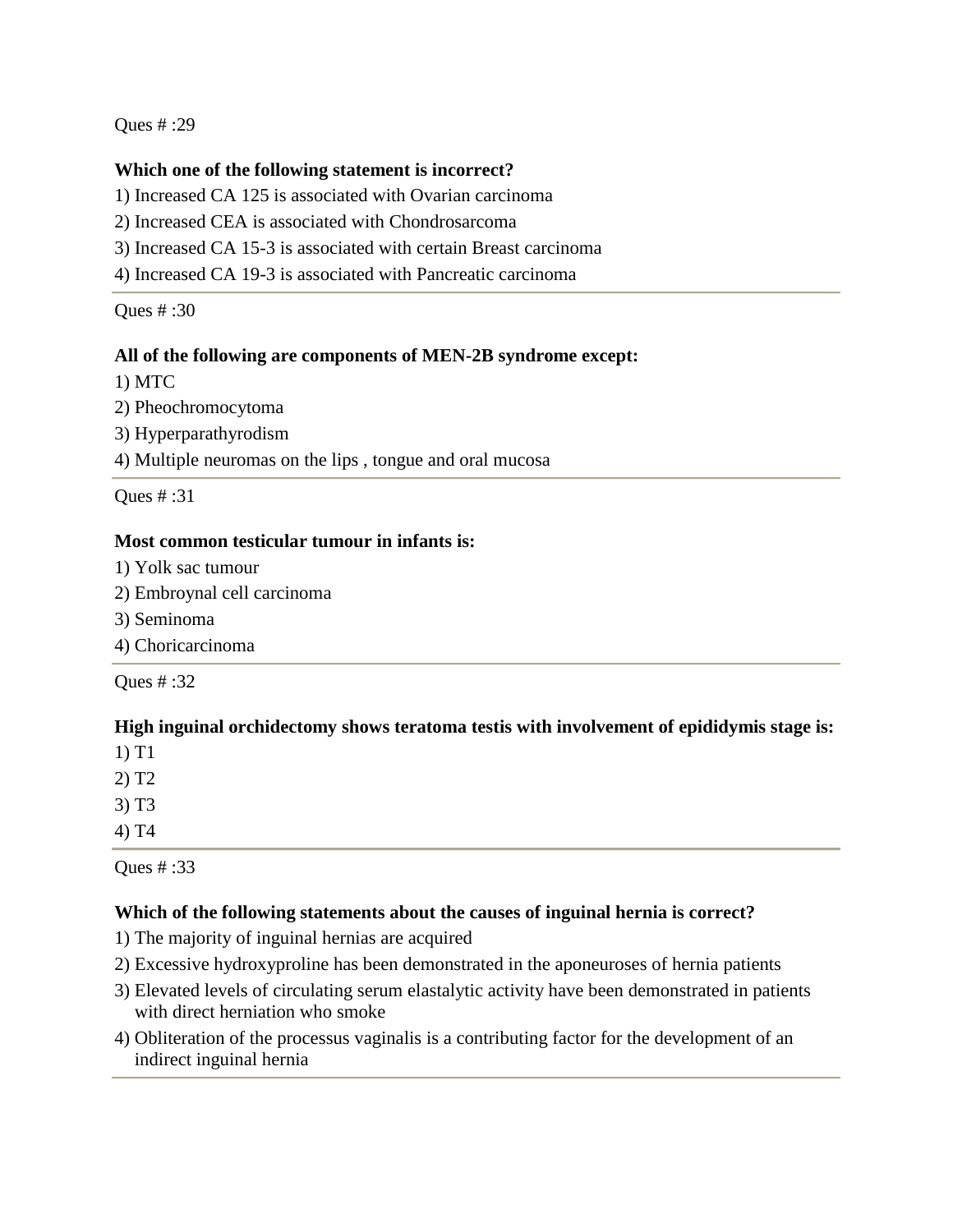## **Nealon's classification is used for:**

- 1) Acute pancreatitis
- 2) Chronic pancreatitis
- 3) Pseudocyst pancreas
- 4) Alcoholic pancreatitis

Ques # :35

# **False Regarding Intussusception:**

1) is most common in children from 6 to 12 years

2) Presents with colicky abdominal pain, rectal bleeding and an abdominal mass

3) 10% present with diarrhoea and vomiting suggestive of gastroenteritis

4) A Meckel's diverticulum can induce an intussusception

Ques # :36

# **A 55 year old gentleman with features of congestive heart failure & unstable angina is posted for ventral hernia repair. Anaesthetist would characterise him as:**

1) ASA- III

2) ASA- II

3) ASA- IV

4) ASA- V

Ques # :37

# **Which one of the following is not true regarding Transfusion associated lung injury (TRALI)**

- 1) Clinical picture is dominated by hypoxia and non- cardiogenic pulmonary oedema after blood transfusion
- 2) It should occur within 24 hours of completed blood transfusion
- 3) Any blood component can cause it but plasma is the most common
- 4) Patients with sepsis and after cardiac surgery are more susceptible for developing TRALI

Ques # :38

# **Which of the following affects prognosis in carcinoma oesophagus the most?**

1) T staging

- 2) Cellular differentiation
- 3) Length of involved segment
- 4) Age of the patient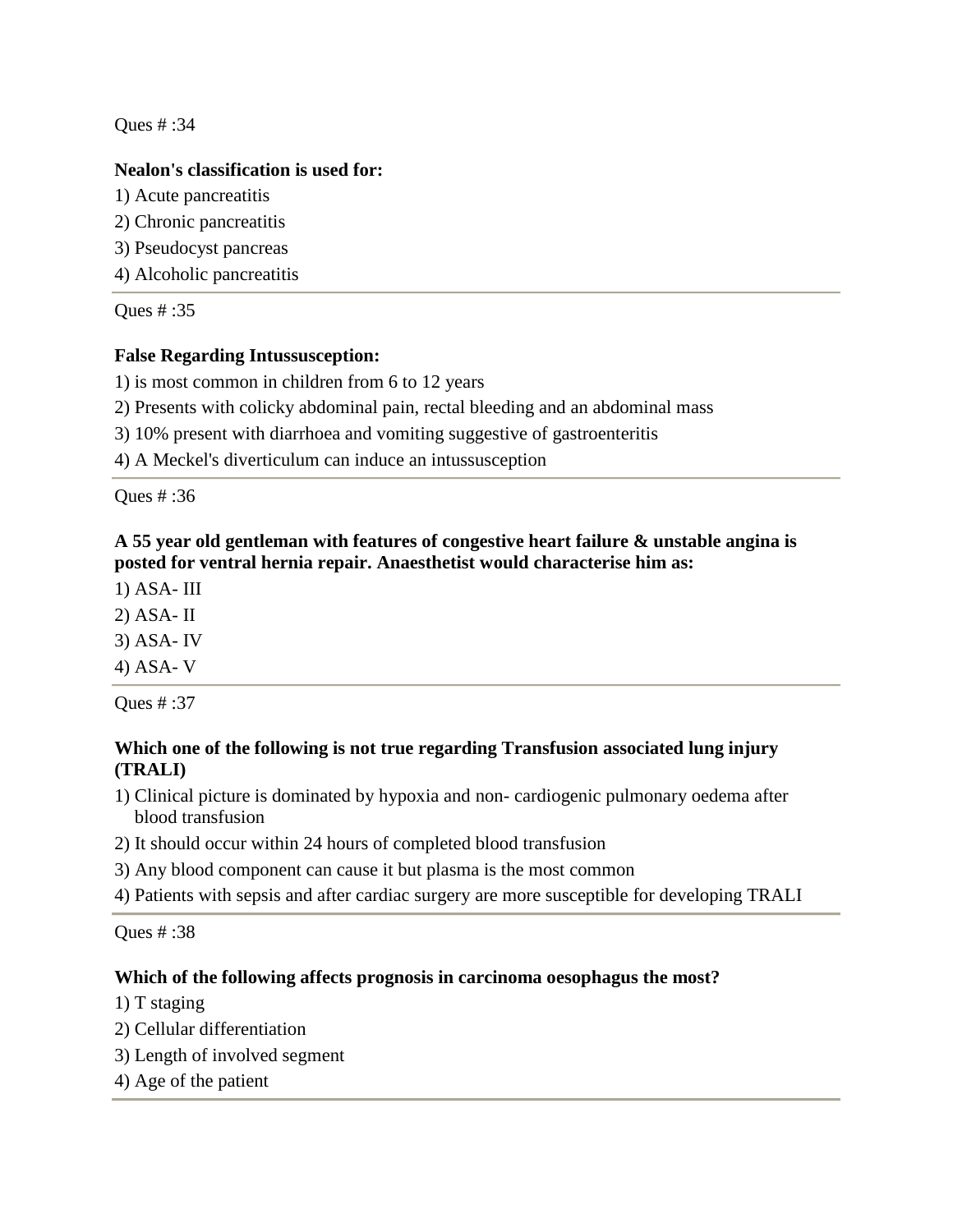## **During sleep salivary secretion is maintained by:**

- 1) Parotid gland only
- 2) Submandibular & Sublingual salivary glands
- 3) Sublingual gland
- 4) Submandibular gland

Ques # :40

# **Taylor Procedure include:**

- 1) Posterior truncal vagotomy with anterior highly selective vagotomy
- 2) Posterior truncal vagotomy with lesser curve seromyotomy
- 3) Anastomosis of stomach to the resected part of duodenum
- 4) Type of posterior gastroenterostomy

Ques # :41

# **A 50 years old presents with vague persistent abdominal pain, CT scan reveals a duodenal diverticulum.Which of the following statement is true regarding duodenal diverticulum?**

- 1) The overall incidence of duodenal diverticulum is 7-20%
- 2) Most of the duodenal diverticulum are symptomatic & perforation is the most common complication
- 3) Surgery should be avoided & carried out only in cases of complications
- 4) Juxtavaterian diverticulum is the easiest to manage

Ques # :42

## **Sign of base of skull fracture are all except:**

- 1) Raccoon eyes
- 2) Battle's sign
- 3) Constricted pupil
- 4) Haemotympanum

Ques # :43

**Following pelvic surgery, a patient reports numbness along the medial thigh & weakness of hip adduction. Which nerve has most likely been injured during the operation?**

- 1) Obturator
- 2) Inferior gluteal
- 3) Superior gluteal
- 4) Femoral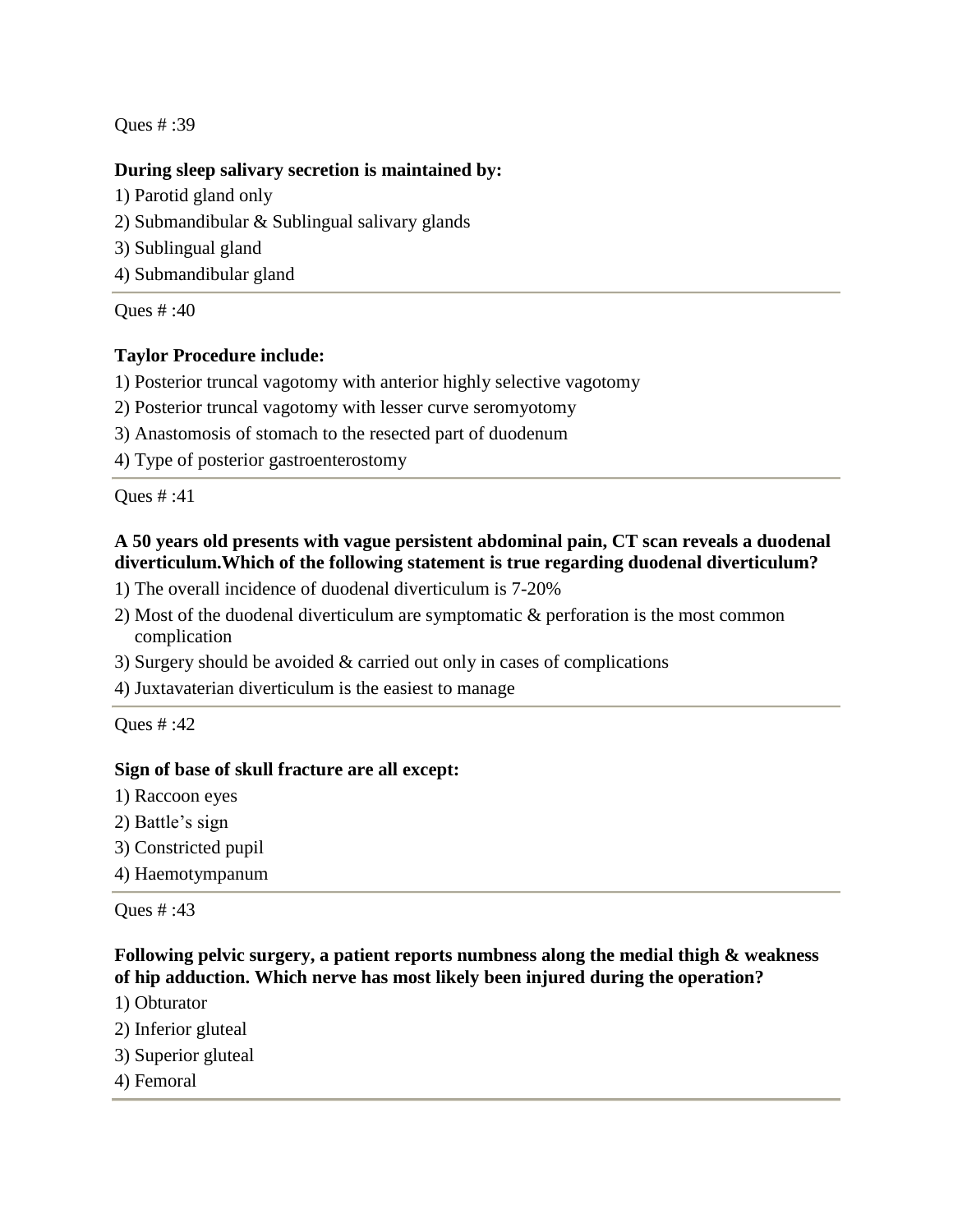## **Contraindication for resection of locally recurrent rectal cancer are all except:**

- 1) S1 or S2 nerve inolvement
- 2) Bilateral ureteric obstruction
- 3) Circumferential or extensive pelvic side wall involvement
- 4) None

Ques # :45

## **Which of the following is the most beneficial technique of using chemotherapy with a course of radiotherapy in head and neck malignancies?**

- 1) Neo adjuvant chemotherapy
- 2) Adjuvant chemotherapy
- 3) Concurrent chemotherapy
- 4) Alternating chemotherapy and radiotherapy

Ques # :46

## **Which of the following is the incorrect statement regarding GI bleeding?**

- 1) The sensitivity of angiography for detecting GI bleeding is about 10-20% as compared to nuclear imaging
- 2) Angiography can image bleeding at a rate of 0.05/0.1 min or less
- 3) 99mTc-RBC scan image bleeding at rates as low 0.05-0.1 ml/min
- 4) Angiography will detect bleeding only if extravasation is occurring during the injection of contrast

Ques # :47

## **Effective therapy for morbid obesity, in terms of weight control is:**

- 1) Intensive dieting with behaviour modification
- 2) A multidrug protocol with fenfluramine, phenylpropanolamine, and mazindol.
- 3) A gastric bypass with a 40-ml. pouch, a 10- to 20-cm. Roux-en-Y gastroenterostomy
- 4) A gastric bypass with a 15-ml. pouch, a 40- to 60-cm. Roux-en-Y gastroenterostomy

Ques # :48

## **False regarding Intestinal failure:**

- 1) Type I intestinal failure is temporary & usually resolves with supportive treatment
- 2) Type II intestinal failure can potentially be reversed with multi-disciplinary input
- 3) Most common indication for intestinal transplant is Type III intestinal failure without hepatic insufficiency
- 4) Five year survival after intestinal transplant is 40-60%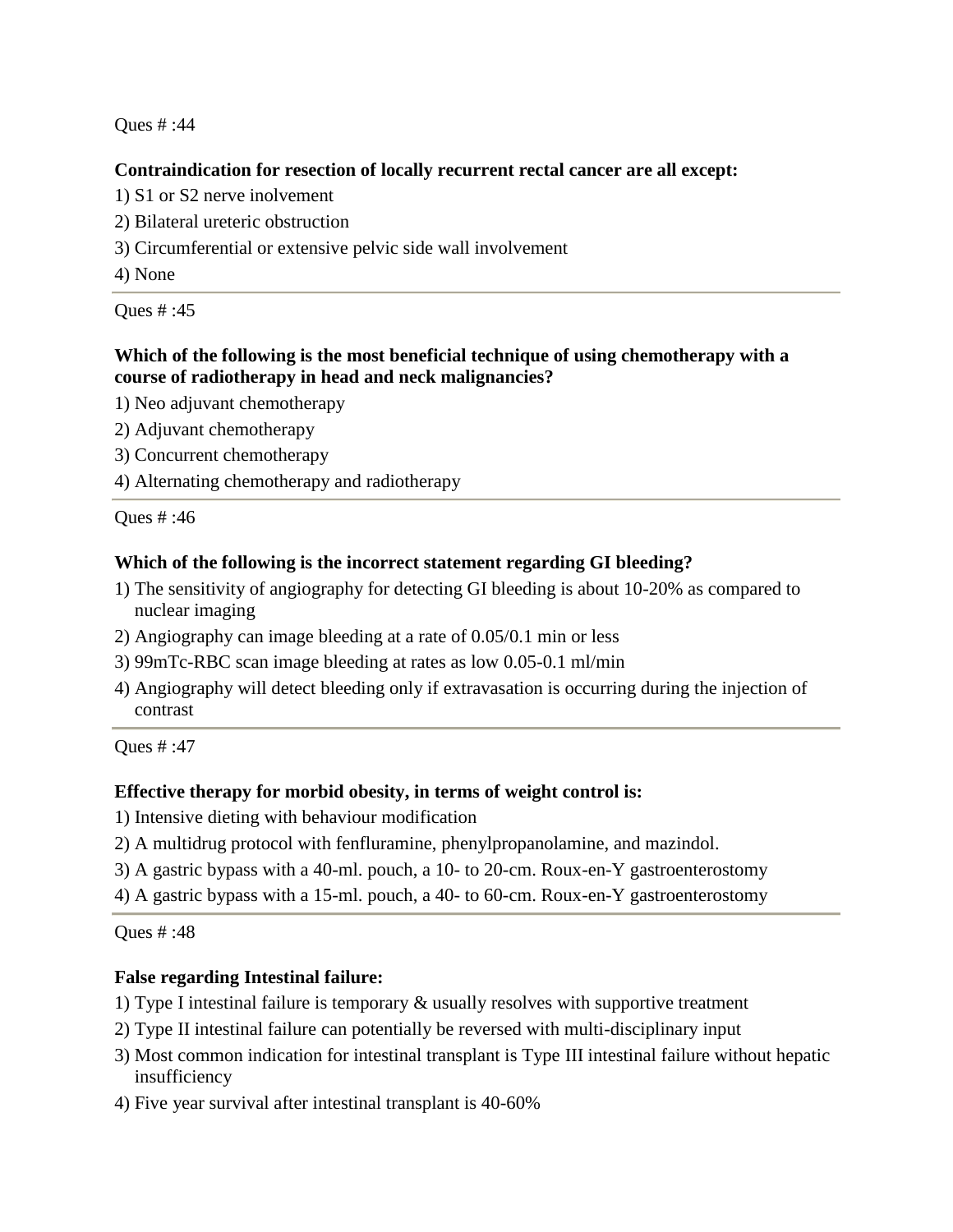#### **Common lymphomas in paediatric age group include all except:**

- 1) Anaplastic large cell lymphoma
- 2) Burkitt's lymphoma
- 3) Follicular lymphoma
- 4) Diffuse large B-cell lymphoma

Ques # :50

#### **Intestinal infarction all are signs on CT except?**

- 1) Bowel wall thickening
- 2) Thumb printing
- 3) Free Peritoneal air
- 4) Intramural gas

Ques # :51

#### **Which of the following decreases in response to injury**

- 1) ACTH
- 2) Cortisol
- 3) Insulin
- 4) Glucagon

Ques # :52

#### **Sacrococcygeal teratoms is embryological remnant of**

- 1) Neural tube
- 2) Allantonis
- 3) Notocord
- 4) Primitive streak

Ques # :53

#### **Extradural haemorrhage results from injury to**

- 1) Middle cerebeal artery
- 2) Middle meningeal artery
- 3) Subdural venous sinus
- 4) meningeal venus

Ques # :54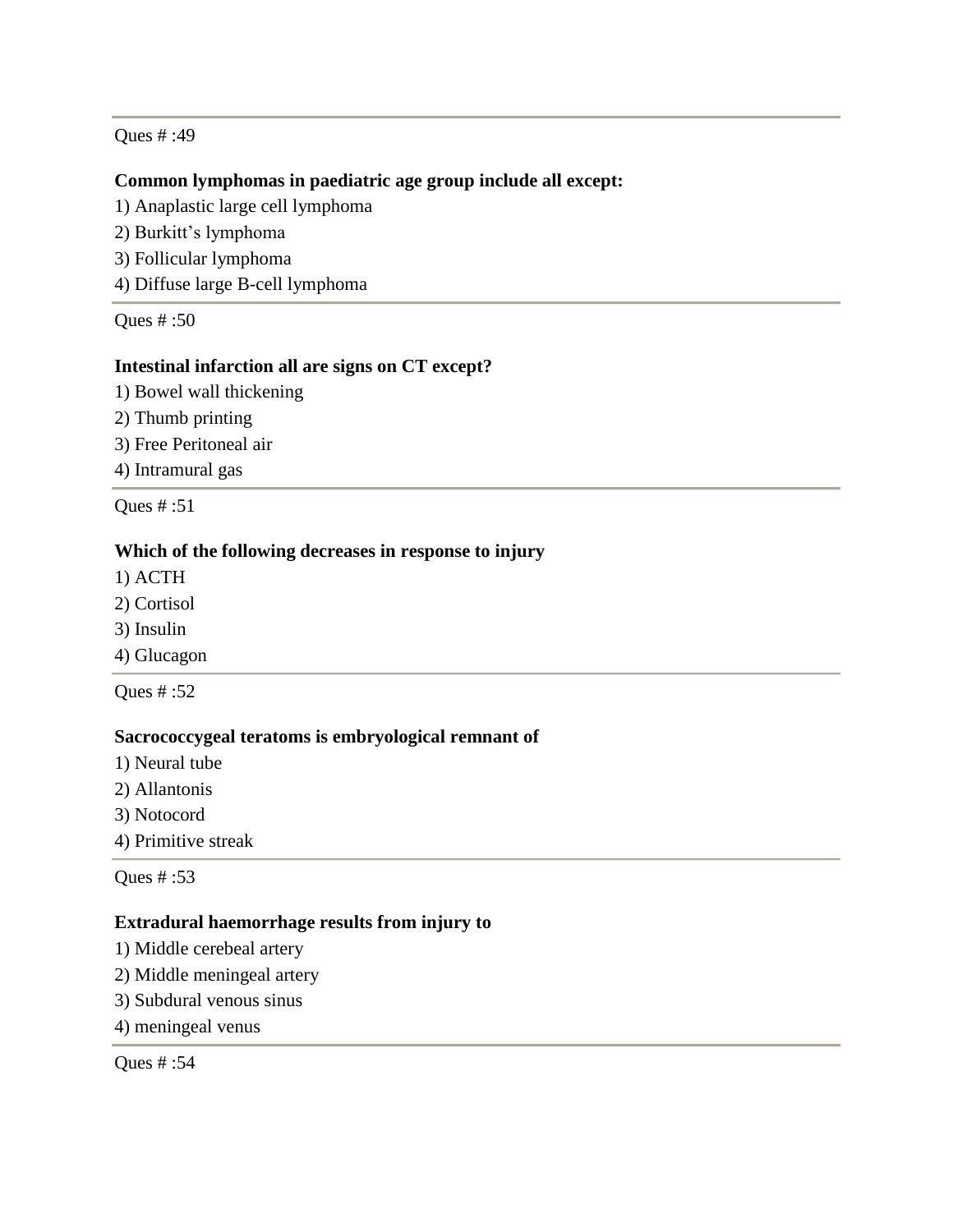#### **Reactionary haemorrhage occurs:**

1) After 24 hrs 2) After 48 hrs 3) After 5 days 4) with in 24 hrs

Ques # :55

## **Blood from Right adrenal is drained into**

1) Rt renel vein

2) vena cava

3) phrenic vein

4) Hepatic vein

Ques # :56

## **Penis is surrounded by**

- 1) Colles fascia
- 2) Bucks fascia
- 3) Scarpas fascia
- 4) Tunica aebugenia

Ques # :57

## **Most common organ injured in seat belt injury is**

- 1) Mesentry
- 2) Spleen
- 3) Liver
- 4) Abd. Aorta

Ques # :58

## **Glomus tumour is seen in**

- 1) Appendix
- 2) Adrenal
- 3) Finger
- 4) Pituitary

Ques # :59

## **Presence of Columnar epithelium & goblet cells in llower esophagus in chronic gestroesophageal reflux indicates**

1) Hyperplasia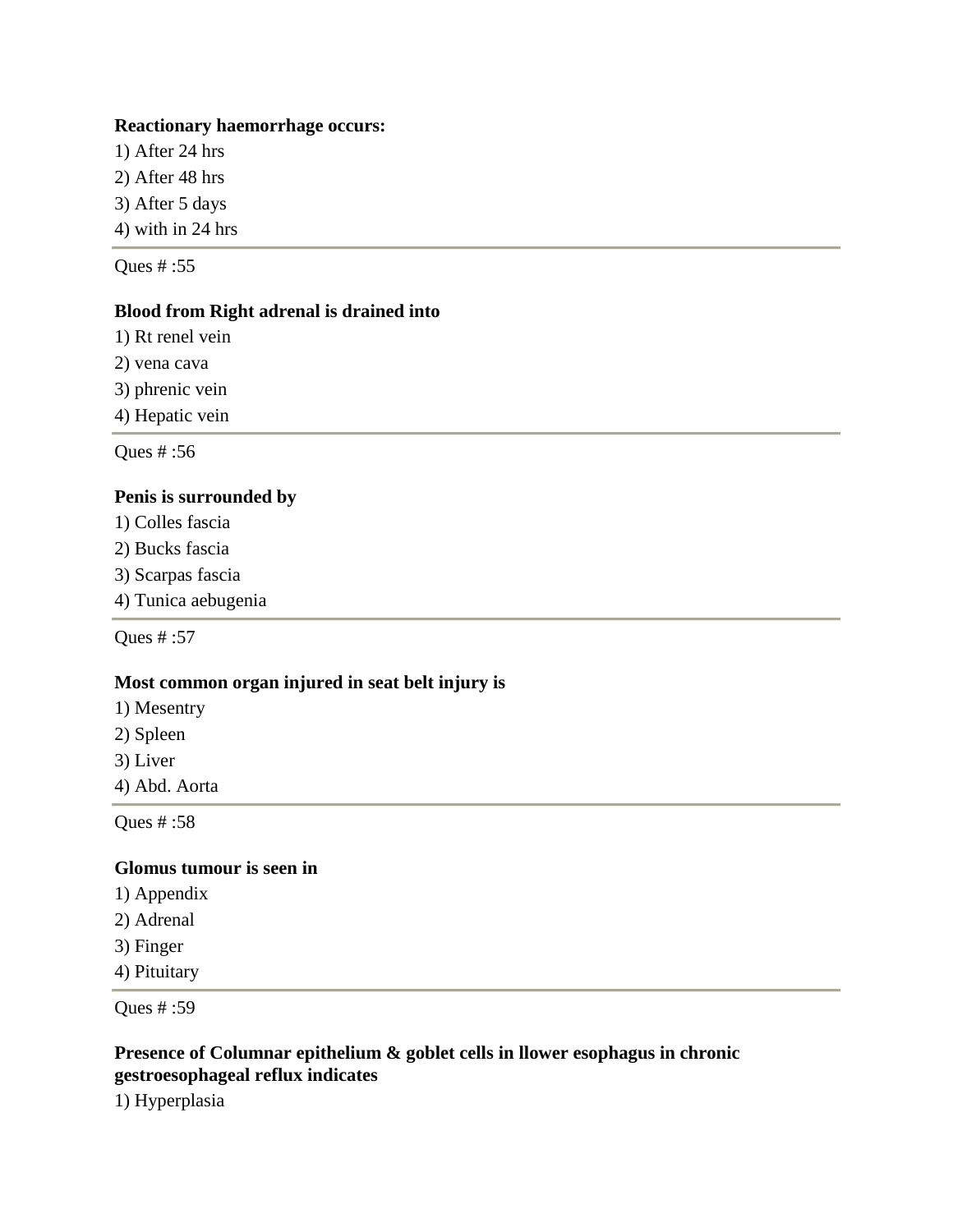2) Metaplasia 3) Dyrplasia 4) inflammation

Ques # :60

#### **Which is incorrect about cystic hygroma**

1) Brilliantly translucent

2) Filled with clear lymph

3) Commonly multicystic

4) surgery in contraindicated

Ques # :61

#### **Most common site of distant metastasis in RCC is**

1) Liver

2) Lungs

3) Bone

4) Adreanal glands

Ques # :62

## **Prerequisite of whole body scan to demonstrate metastasis in thyroid cancer is**

- 1) Radiotherapy
- 2) All normally functioning thyroid tissue must be ablated by surgery
- 3) All normally functioning thyroid tissue must be ablated by radioactive
- 4) Either All normally functioning thyroid tissue must be ablated by surgery or All normally functioning thyroid tissue must be ablated by radioactive

Ques # :63

## **In hyperthyroidism lid spasm occurs because the ------- muscles Is partly innervated by sympathetic fibres**

1) Levator palpabral superiosis

2) superior rectus

3) Superior oblique

4) Inferior Oblique

Ques # :64

## **Most common site of GIST is**

- 1) Stomach
- 2) Duodenum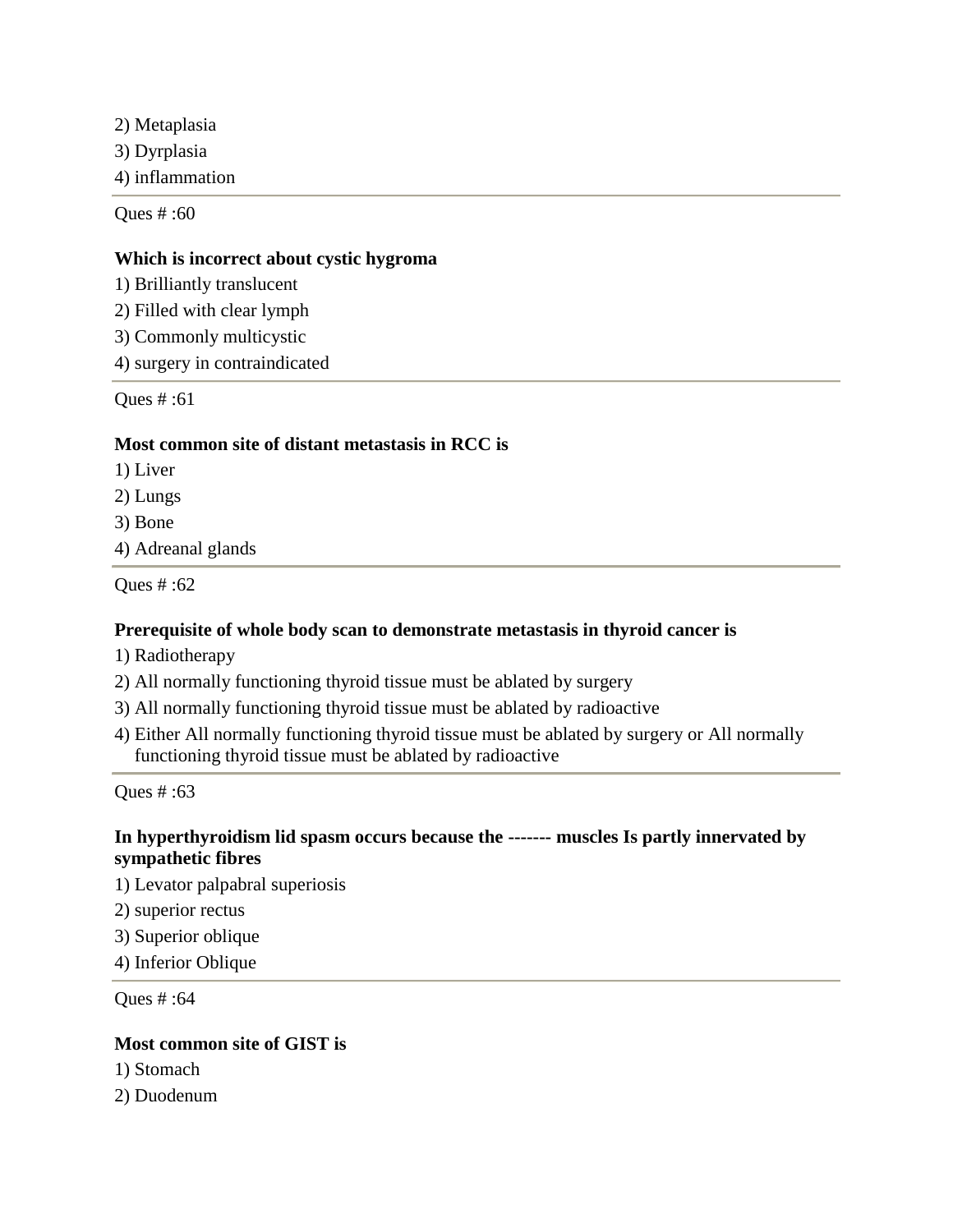3) Jejunum

4) Ileum

Ques # :65

#### **Which of the following condition is not associated with pneumobia**

- 1) Sphincterotomy
- 2) Mirrizzis syndrome
- 3) Rupture of hydatid cyst
- 4) Gall stone ileus

Ques # :66

#### **Most common organ involved in MEN type 1 is**

- 1) Thyroid
- 2) Parathyroid
- 3) Adrenal
- 4) Testis

Ques # :67

#### **Definitive host in hydatid disease is**

- 1) Human
- 2) Dog
- 3) Sheep
- 4) Cow

Ques # :68

# **Fundoplication is done for**

- 1) Achalasia cardia
- 2) Hiatus hernia
- 3) Ca. oesophagus
- 4) Bariatic surgery

Ques # :69

## **Burst abdomen commonly occurs on**

- 1) 3rd day
- 2) 5th day
- 3) 7th day
- 4) 9th day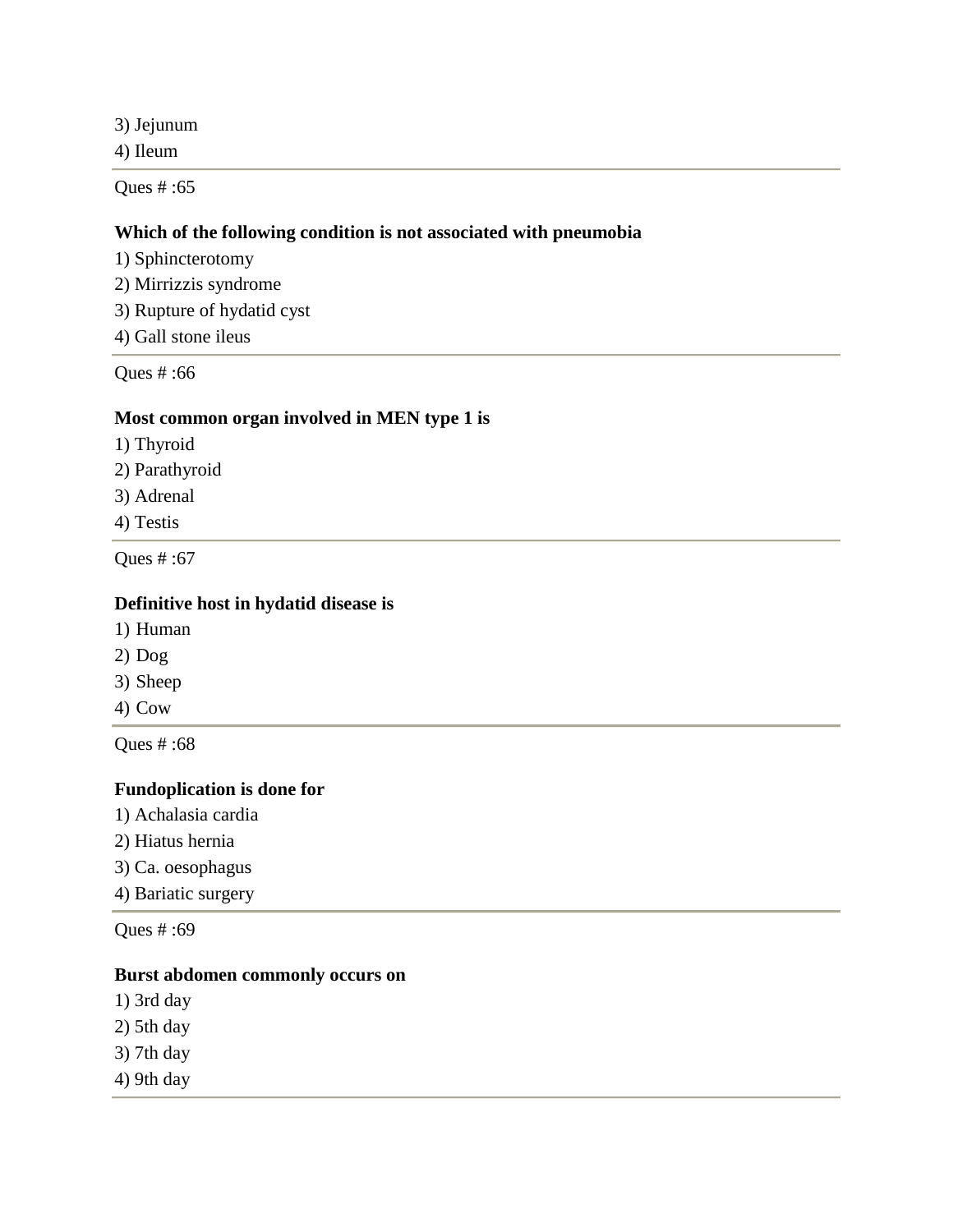## **In long standing Goiter Which malignancy develops most commonly**

- 1) Follicular Ca.
- 2) Papillary Ca.
- 3) Anaplastic Ca.
- 4) Medullary Ca.

Ques # :71

# **Motility in upper third of esophagus is not seen in:**

- 1) Mysthesia granis
- 2) Sclerodermia
- 3) Chagas disease
- 4) Pseudobulbar palsy

Ques # :72

## **Which liver segmant (couinand classifiction) has an independent vascularisation**

- 1) Segment I
- 2) Segment II
- 3) Segment IV
- 4) Segment V

Ques # :73

## **dance's sign' is found in**

- 1) Volvulus
- 2) Crohn's disease
- 3) Intussuscaption
- 4) ucelarative colitis

Ques # :74

#### **Altered Seusorium after TURP is due to**

- 1) Hypernatraemia
- 2) Hyponatraemia
- 3) Hypokalemia
- 4) Hypoglycemia

Ques # :75

#### **Which of the following nerve lie closest to the wharton's duct**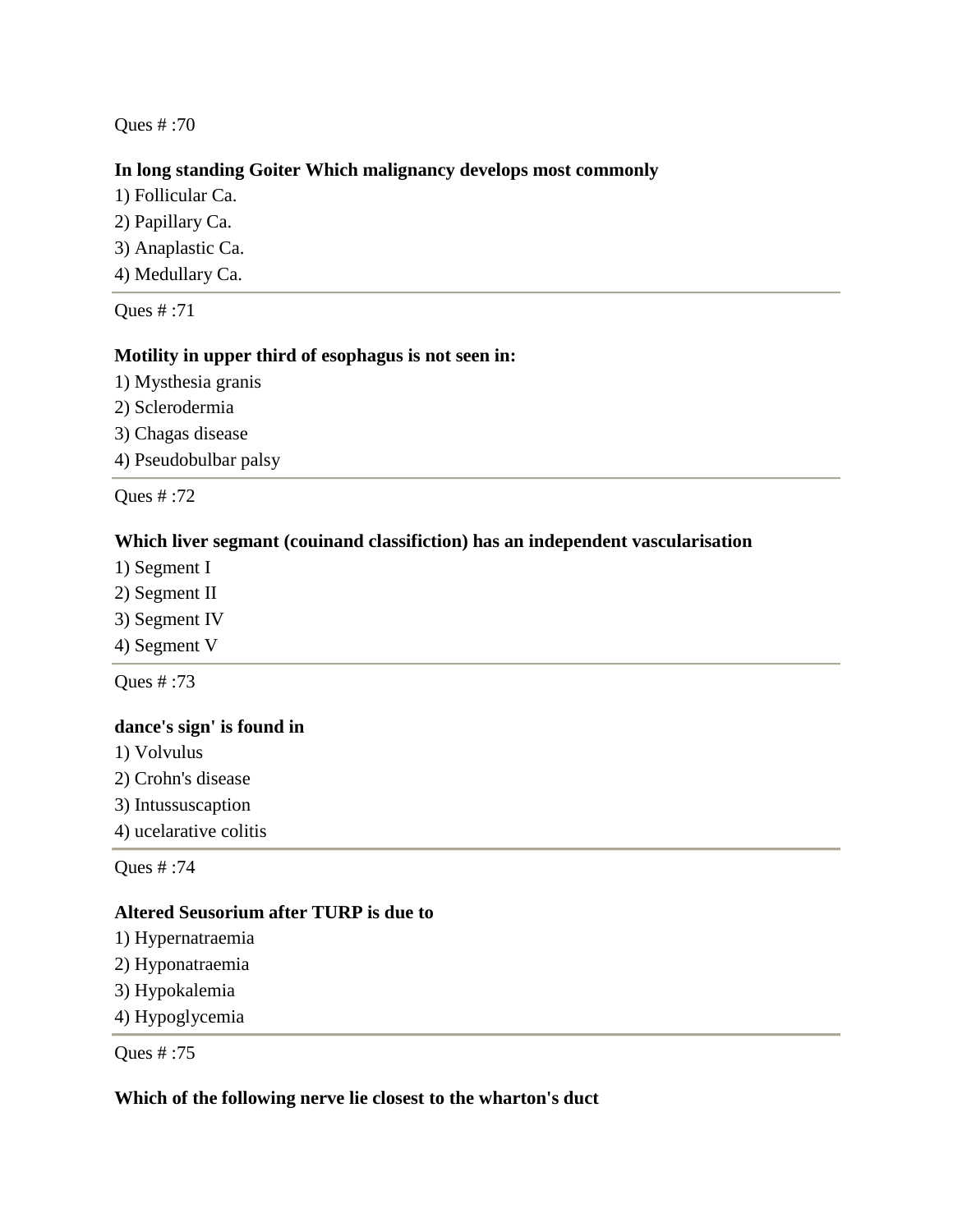1) hypoglossal nerve 2) Lingual nerve 3) Branch of facial nerve 4) great ausicular nerve

Ques # :76

## **Commonest cause of hyperparathyroidism is**

- 1) Adenoma
- 2) Single gland hyperplasia
- 3) Malignency
- 4) Secondaries

Ques # :77

## **Most common tumour in posterior mediastinum is**

- 1) Teratoma
- 2) Neurofibrom
- 3) Lymphoma
- 4) Bronchogenic cyst

Ques # :78

#### **Metastasis in thyroid glands comes commonly from**

- 1) Breast
- 2) Lungs
- 3) Kidneys
- 4) Prostate

Ques # :79

## **Secondary thyrotoxicosis is seen in ----- % patient of multinodular goitre**

- 1) 10 2) 20
- 3) 30
- 4) 40

Ques # :80

## **Sengstake- Blakemore tube baloon should be deflated after ------hours to prevent necrosis of esophagus**

1) 12

2) 24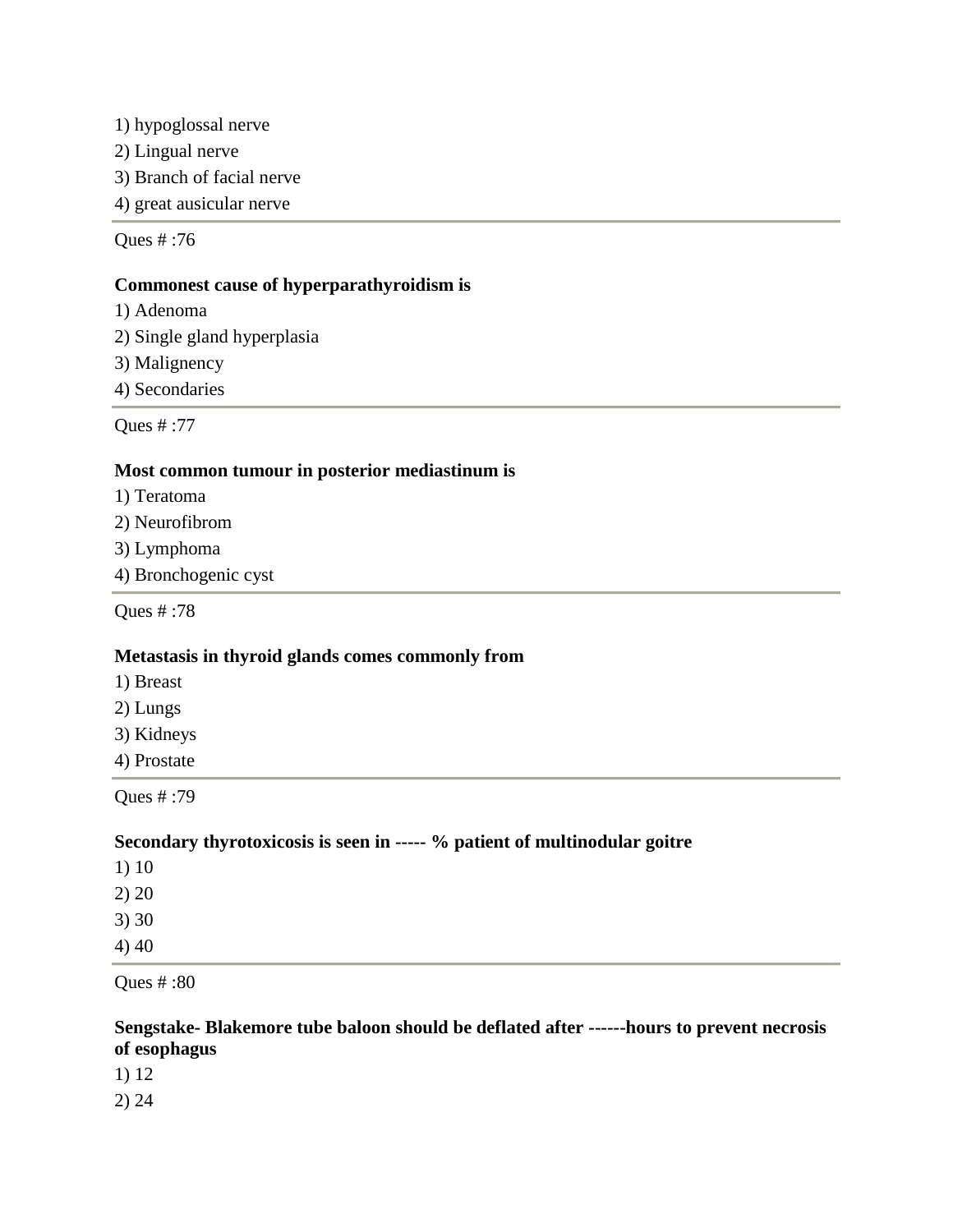3) 36 4) 48

Ques # :81

# **Seagull sign is seen in**

- 1) Cholelithiasis 2) Penal stone
- 3) Choledocholethiasis
- 4) Pancreatitis

Ques # :82

## **In which type of shock the cardic output is high**

- 1) Hypovolaemic
- 2) Cardiogenic
- 3) Obstructive
- 4) Distributive

Ques # :83

## **Open spliniteroplasty is done at**

- 1) 11 o' clock
- 2) 12 o' clock
- 3) 1 o' clock
- 4) 2 o' clock

Ques # :84

## **Most common organ herniatus in morgagni's hernia is**

- 1) Stomach
- 2) Transverse colon
- 3) ileum
- 4) omentum

Ques # :85

# **Most common cause of Acute Epididymitis is**

- 1) Chlamydia trichomatis
- 2) E.coli
- 3) Keebsiella
- 4) Protecus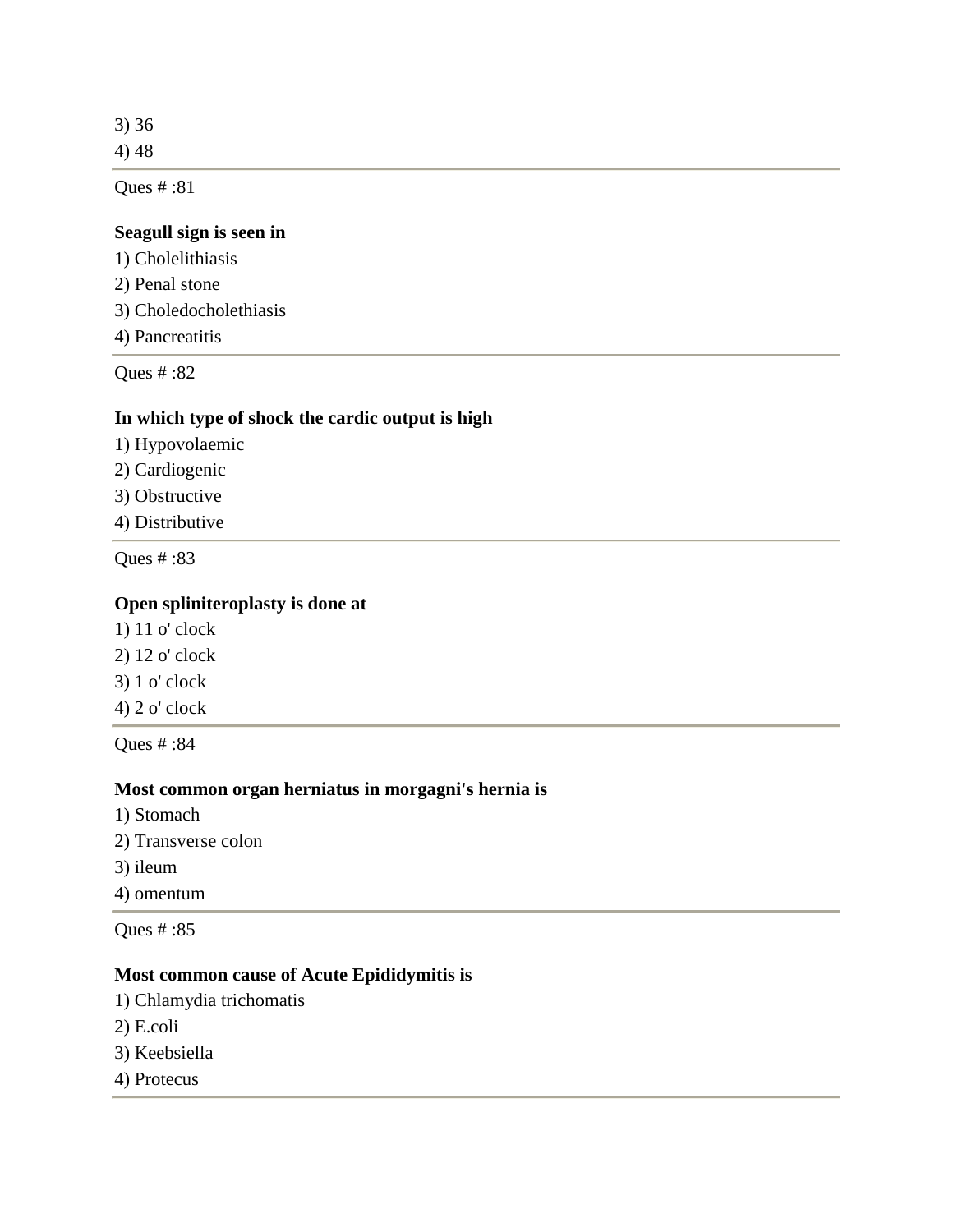#### **G-cells are present in ---------- stomach**

1) Body 2) Pyloric antrum 3) FUNDUS 4) Cardia

Ques # :87

# **Vitellointestinal duct closure takes places at age of**

1) at birth

2) 6 weeks

3) 9 months

4) 12 months

Ques # :88

#### **spleniculi are located near the hilum of spleen in ----- of cases**

- 1) 20%
- 2) 50%
- 3) 10%
- 4) 70%

Ques # :89

#### **Adder head appearance is found in**

- 1) Cystocele
- 2) Choledochal cyst
- 3) ureterocele
- 4) diverticula

Ques # :90

#### **Spleen contains about -----% of total blood volume**

1) 1

2) 2

- 3) 3
- 4) 4

Ques # :91

**Liver Metastase are best characterized by**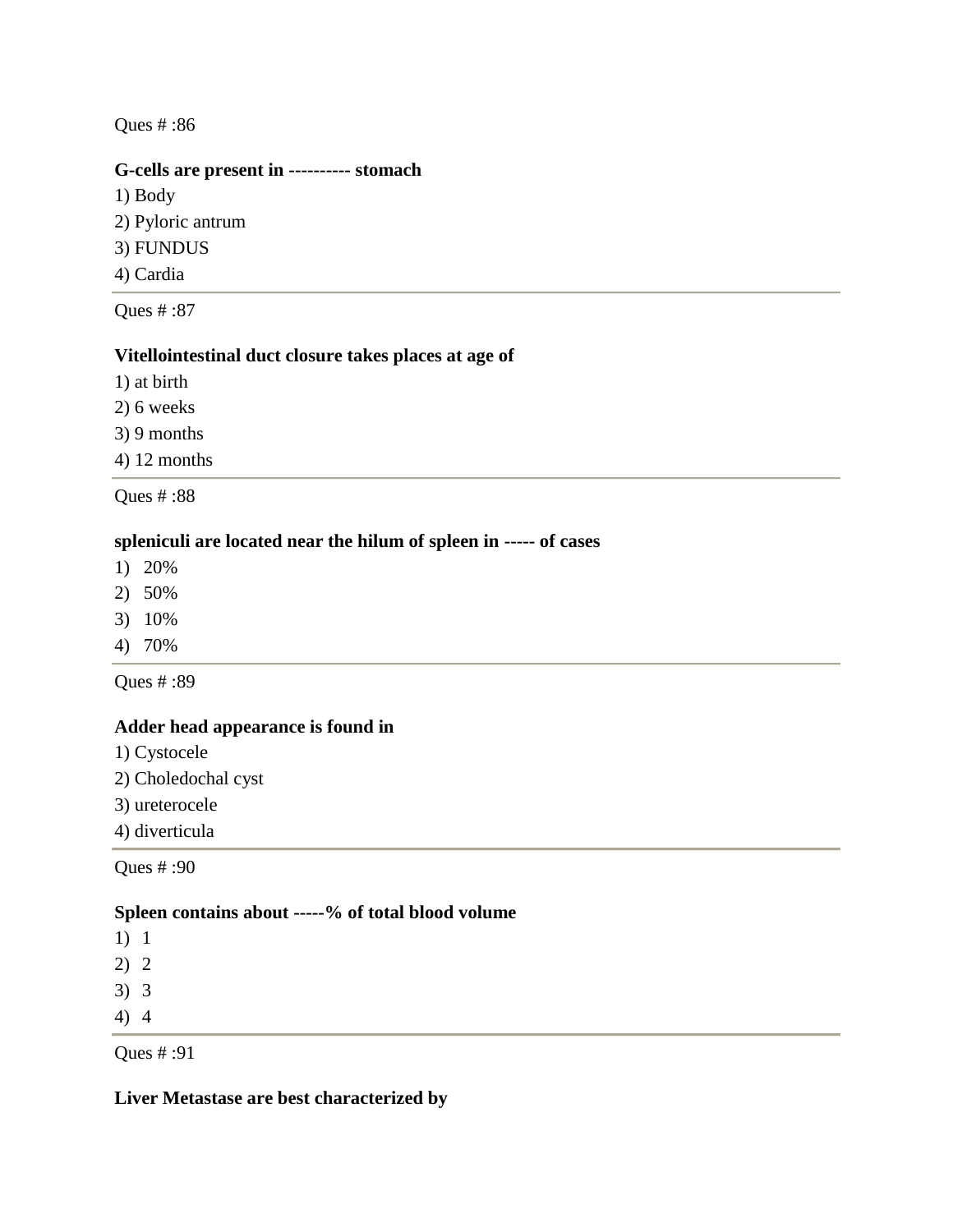1) MRI 2) CT 3) PET 4) USG

Ques # :92

#### **Preferred treatment of varicose veins is**

- 1) open surgery
- 2) Sclerotherapy
- 3) Compressive bandage
- 4) Endovenous closure technique

Ques # :93

## **REVAS' (Recurrent Varices After Surgery) defines**

- 1) True recurrence
- 2) Residual vein
- 3) New varices due to disease progression
- 4) All of them

Ques # :94

## **Advance treatments of fistula in ano include all EXCEPT**

- 1) VAAFT
- 2) FiLac
- 3) GIFT
- 4) LIFT

Ques # :95

# **Selection criteria for obesity surgery include BMI more than --/ 1kg/m sq.**

- 1) 20
- 2) 30
- 3) 40
- 4) 45

Ques # :96

## **Normal LOS in 3-4 cm long & has a pressure of ---- mm of Hg**

- 1) 0-9
- 2) 10-20
- 3) 21-30